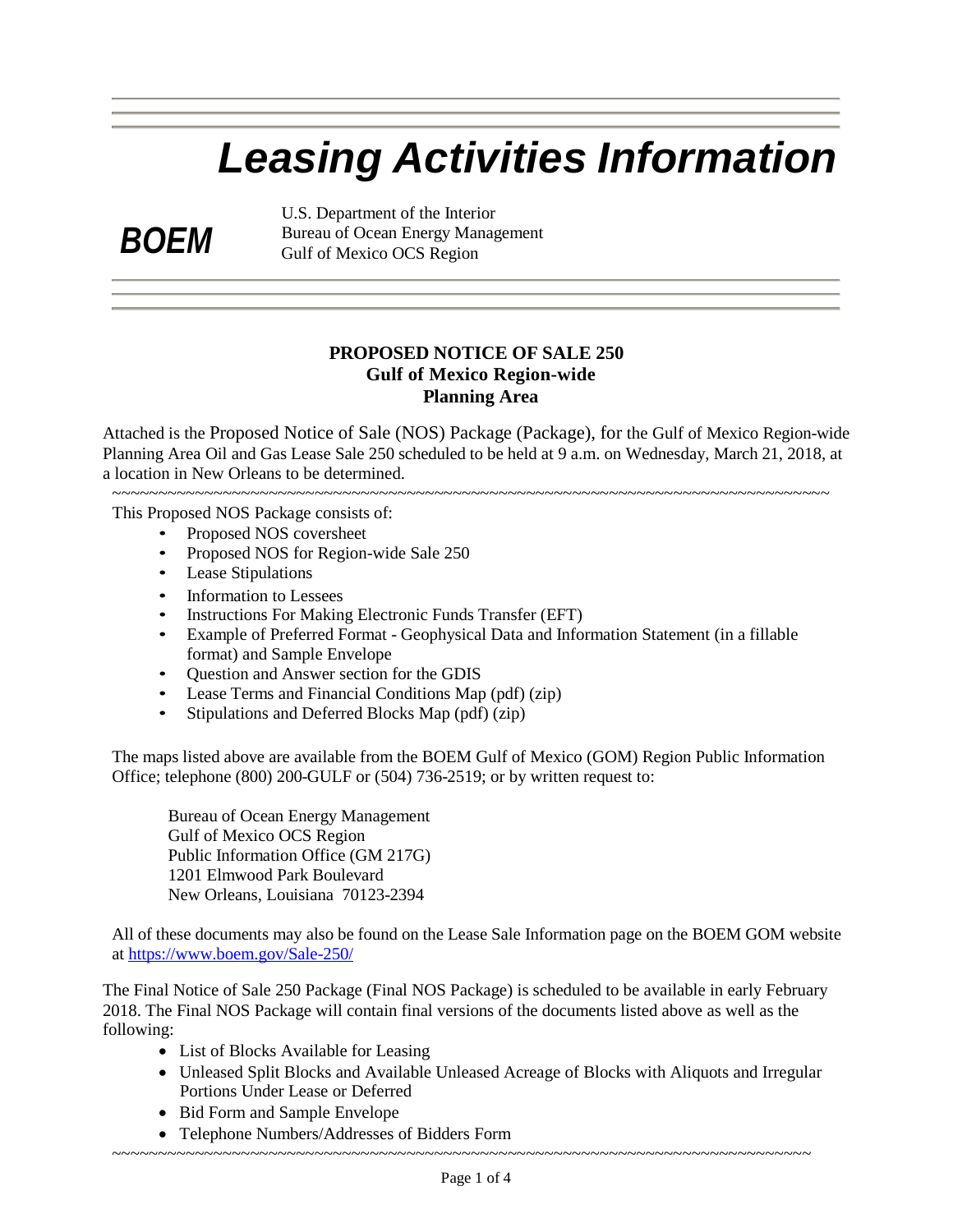## **Please Note**:

This is the second sale in the 2017-2022 Five-Year Program. Terms and conditions for Regionwide Sale 250 are generally the same as for previous sales held in the Gulf of Mexico. The following noteworthy matters are highlighted for your attention:

#### **Change to Bid Opening Procedure**

**Similar to Region-wide 249 held in August of 2017 the bid opening, at a location in New Orleans to be determined, will not be open to the public. Instead, the bid opening will be available for the public to view in real-time on BOEM's website at [www.boem.gov](http://www.boem.gov/) via video live-streaming beginning at 9:00 a.m. on the day of the sale. The use of live-streaming to announce bids is being implemented to provide greater access to a wider national and international audience while ensuring the security of BOEM staff. BOEM will also post the results on its website after bid opening and reading is completed**.

#### **Proposed Expansion of the Flower Garden Banks National Marine Sanctuary (FGBNMS) Information to Lessees (ITL)**

Bidders are advised that on June 10, 2016, NOAA published a Notice of Availability (NOA) in the Federal Register of a Draft Environmental Impact Statement (Draft EIS) analyzing the proposed expansion of the Flower Garden Banks National Marine Sanctuary (FGBNMS or Sanctuary) boundaries. Based on the recommendation contained within the Sanctuary Expansion Action Plan of the FGBNMS Management Plan (April 2012), 81 *FR* 37576 (June 10, 2016) at [https://www.gpo.gov/fdsys/pkg/FR-](https://www.gpo.gov/fdsys/pkg/FR-2016-06-10/pdf/2016-13661.pdf)[2016-06-10/pdf/2016-13661.pdf.](https://www.gpo.gov/fdsys/pkg/FR-2016-06-10/pdf/2016-13661.pdf)

Bidders are advised that certain activities related to oil and gas exploration and development are already prohibited within the recommended FGHNMS expansion, as these areas have been designated ''No Activity Zones'' by BOEM (See Stipulation 1: Topographic Features). These restrictions are also explained in NTL No. 2009–G39: ''Biologically Sensitive Underwater Features and Areas,'' for the Central and Western planning areas of the OCS in the Gulf of Mexico.

## **Updated Electronic Funds Transfer (EFT) Instructions**

Bidders are advised that the EFT instructions have been updated. Please note important payment information on the new ONRR Payment Information webpage athttp://onrr.gov/ReportPay/payments.htm. Please refer to the following website for complete information: <http://www.boem.gov/sale-250/> .

#### **Geophysical Data and Information Statements**

This Proposed NOS Package includes information for bidders regarding the submission of Geophysical Data and Information Statements (GDIS). Every bidder submitting a bid on a block in the Region-wide Sale 250, or participating as a joint bidder in such a bid, must submit at the time of bid submission a GDIS in a separate and sealed envelope. The sealed envelope shall include all identifying and proprietary data, reprocessed speculative data and/or any Controlled Source Electromagnetic, Gravity or Magnetic data, or other information used as part of the decision to bid or participate in a bid on the block. **Please note: The GDIS Information Table may be submitted digitally on a CD or Digital Video Disc as an Excel Spreadsheet.**

#### **Bidder/Lessee Notice Obligations Related to Criminal/Civil Charges and Offenses, Suspension or Debarment ITL**

Bidders and/or Lessees are advised to refer to the Region-wide Sale 250 Information to Lessees portion of the document, paragraph (10). This ITL clause reminds bidders/lessees that it is incumbent upon them to notify BOEM of any conviction that may result in a suspension and/or debarment prohibiting them from entering into a contract with the United States.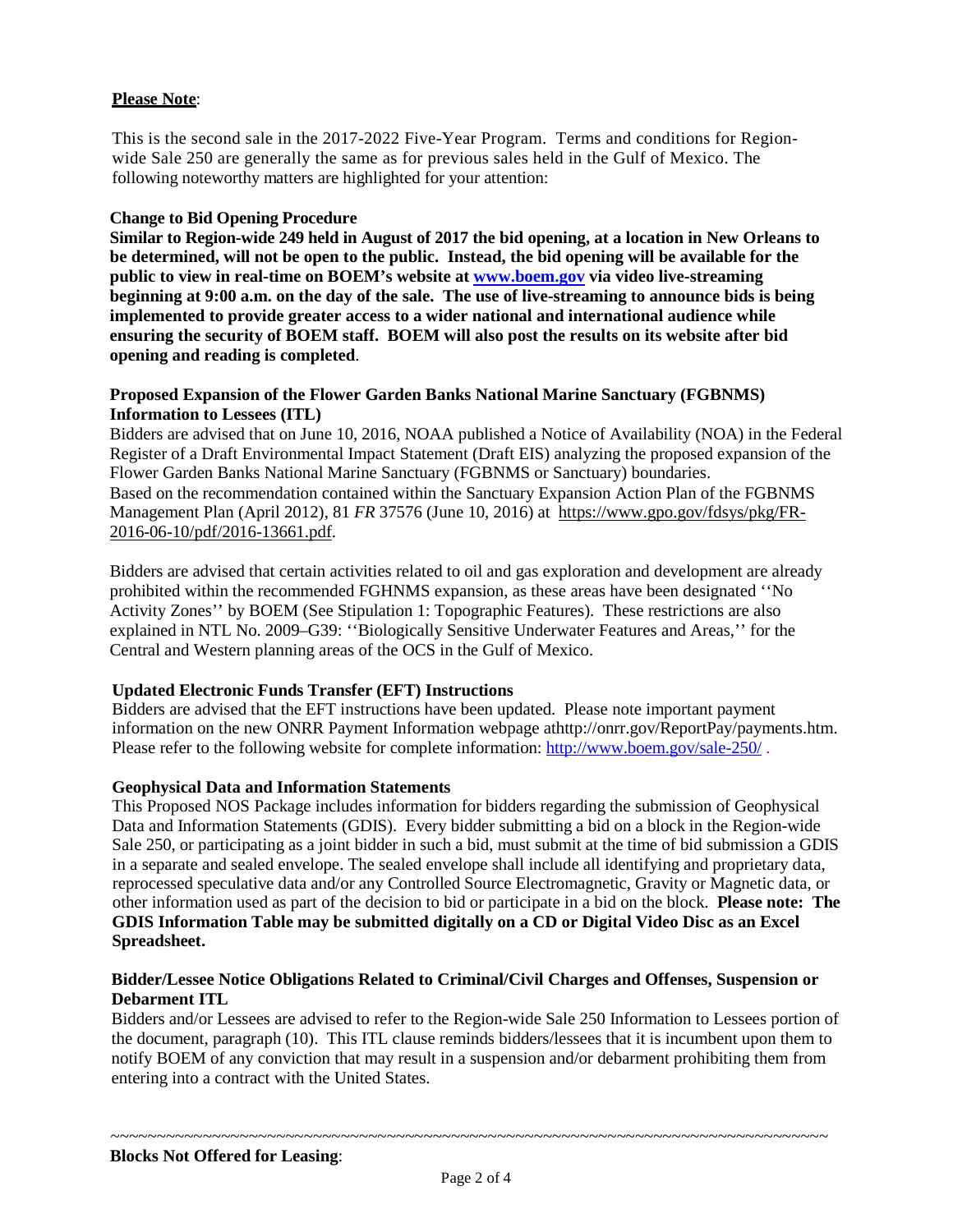Whole and partial blocks that lie within the boundaries of the Flower Garden Banks National Marine Sanctuary (in the East and West Flower Garden Banks and the Stetson Bank) are identified in the following list below:

High Island, East Addition, South Extension (Leasing Map TX7C) Whole Block: A-398 Portions of Blocks: A-366, A-367, A-374, A-375, A-383, A-384, A-385, A-388, A-389, A-397, A-399, A-401

High Island, South Addition (Leasing Map TX7B) Portions of Blocks: A-502, A-513

Garden Banks (OPD NG15-02) Portions of Blocks: 134, 135

Blocks that are adjacent to or beyond the United States Exclusive Economic Zone in the area known as the northern portion of the Eastern Gap:

Lund South (OPD NG 16-07) Whole Blocks: 128, 129, 169 through 173, 208 through 217, 248 through 261, 293 through 305, and 349

## Henderson (OPD NG 16-05)

Whole Blocks: 466, 508 through 510, 551 through 554, 594 through 599, 637 through 643, 679 through 687, 722 through 731, 764 through 775, 807 through 819, 849 through 862, 891 through 905, 933 through 949, and 975 through 992

Partial Blocks: 467, 511, 555, 556, 600, 644, 688, 732, 776, 777, 820, 821, 863, 864, 906, 907, 950, 993, and 994

## Florida Plain (OPD NG 16-08)

Whole Blocks: 5 through 24, 46 through 67, 89 through 110, 133 through 154, 177 through 197, 221 through 240, 265 through 283, 309 through 327, and 363 through 370

All whole or partial blocks deferred by the Gulf of Mexico Energy Security Act of 2006, Pub. L. No. 109-432:

Pensacola (OPD NH 16-05)

Whole Blocks: 751 through 754, 793 through 798, 837 through 842, 881 through 886, 925 through 930, and 969 through 975

## Destin Dome (OPD NH 16-08)

Whole Blocks: 1 through 7, 45 through 51, 89 through 96, 133 through 140, 177 through 184, 221 through 228, 265 through 273, 309 through 317, 353 through 361, 397 through 405, 441 through 450, 485 through 494, 529 through 538, 573 through 582, 617 through 627, 661 through 671, 705 through 715, 749 through 759, 793 through 804, 837 through 848, 881 through 892, 925 through 936, and 969 through 981

DeSoto Canyon (OPD NH 16-11)